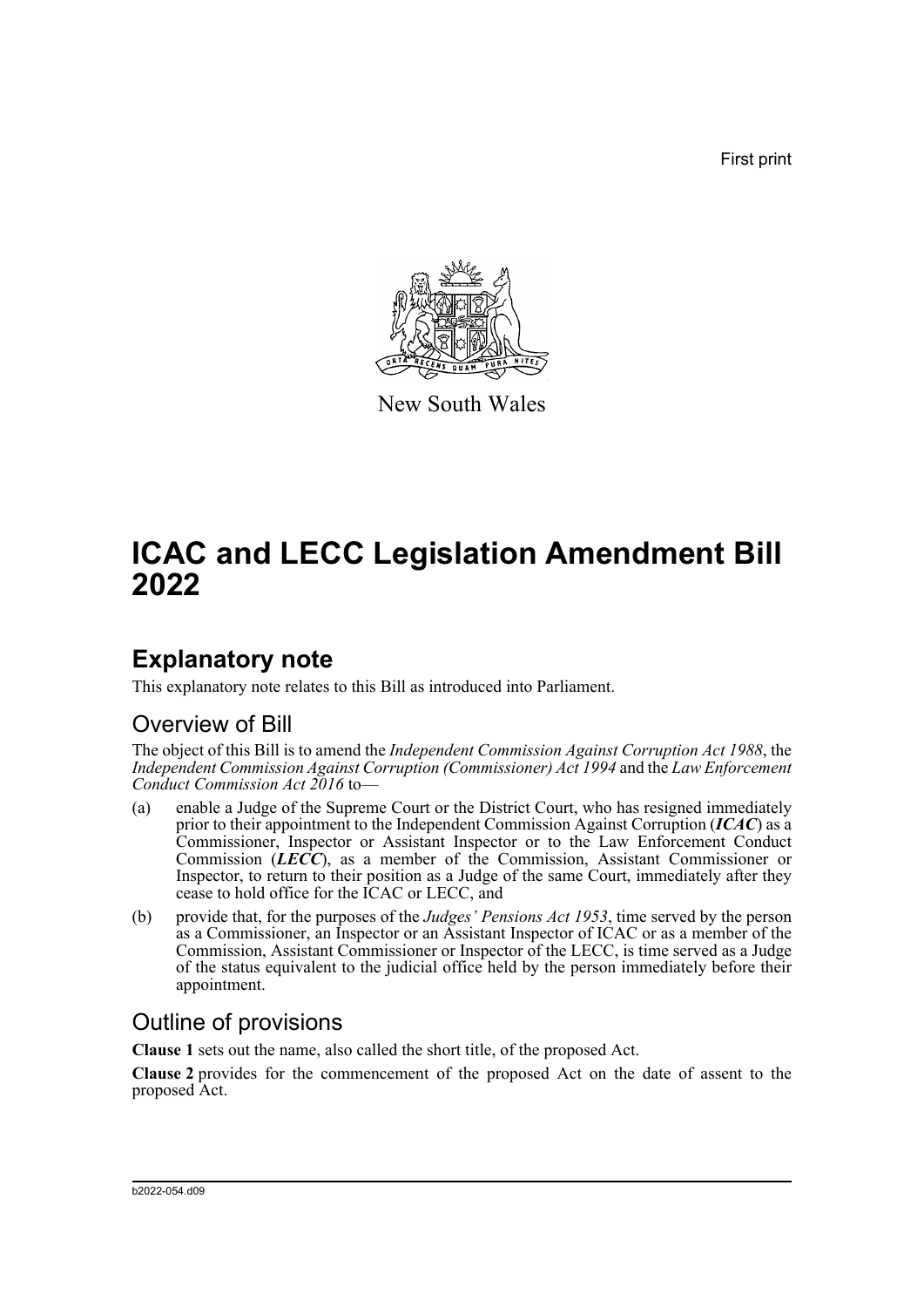### **Schedule 1 Amendment of Independent Commission Against Corruption Act 1988 No 35**

**Schedule 1[1]** inserts proposed clause 6A into Schedule 1A, which provides that a person who was a Judge of the Supreme Court or the District Court before being appointed as Inspector, and who resigned immediately before the appointment as Inspector, may return to their position as a Judge of the same Court at the end of the person's tenure as Inspector. The person's entitlements in relation to a judicial pension also continue while the person is Inspector, and service as Inspector is taken to be service as a Judge.

**Schedule 1[2]** inserts a provision to ensure the amendments made by the proposed *ICAC and LECC Legislation Amendment Act 2022* apply on and from 30 June 2022, even if the proposed Act commences after that date.

### **Schedule 2 Amendment of Independent Commission Against Corruption (Commissioner) Act 1994 No 61**

**Schedule 2[1]–[4]** extend existing provisions relating to a Judge of the Supreme Court to a Judge of the District Court. **Schedule 2[5]** makes a consequential amendment.

**Schedule 2[6]** inserts a regulation-making power for regulations of a savings or transitional nature and inserts a provision to ensure the amendments made by the proposed *ICAC and LECC Legislation Amendment Act 2022* apply on and from 30 June 2022, even if the proposed Act commences after that date.

### **Schedule 3 Amendment of Law Enforcement Conduct Commission Act 2016 No 61**

**Schedule 3[1]–[4]** and **[6]–[8]** extend existing provisions relating to a Judge of the Supreme Court to a Judge of the District Court. **Schedule 3[5]** and **[9]** make consequential amendments.

**Schedule 3[10]** inserts a provision to ensure the amendments made by the proposed *ICAC and LECC Legislation Amendment Act 2022* apply on and from 30 June 2022, even if the proposed Act commences after that date.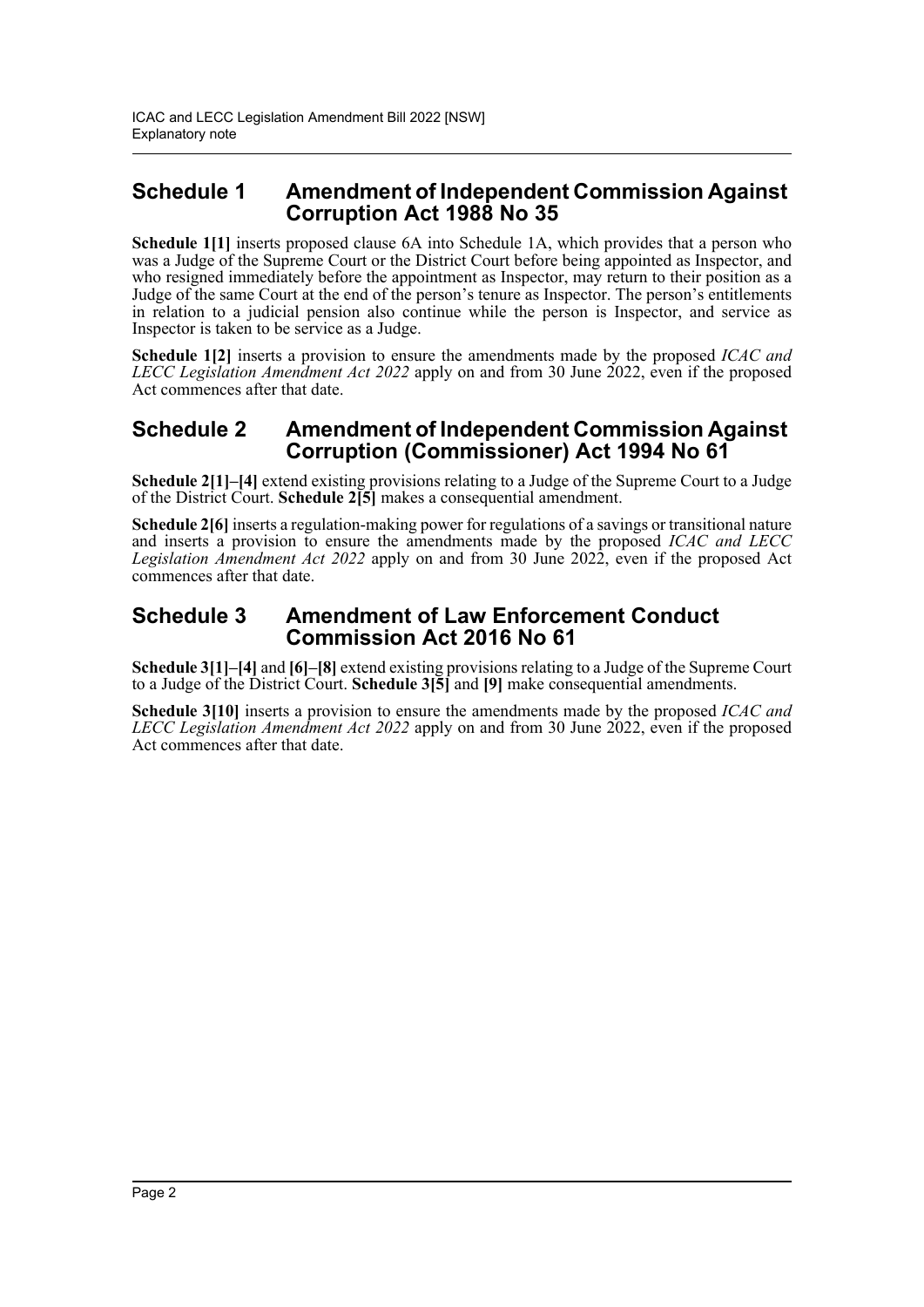First print



New South Wales

# **ICAC and LECC Legislation Amendment Bill 2022**

## **Contents**

|                   |                                                                                                | Page |
|-------------------|------------------------------------------------------------------------------------------------|------|
|                   | Name of Act                                                                                    |      |
|                   | Commencement                                                                                   | 2    |
| Schedule 1        | <b>Amendment of Independent Commission Against Corruption Act</b><br>1988 No 35                |      |
| <b>Schedule 2</b> | <b>Amendment of Independent Commission Against Corruption</b><br>(Commissioner) Act 1994 No 61 | 5    |
| Schedule 3        | <b>Amendment of Law Enforcement Conduct Commission Act 2016</b><br>No 61                       |      |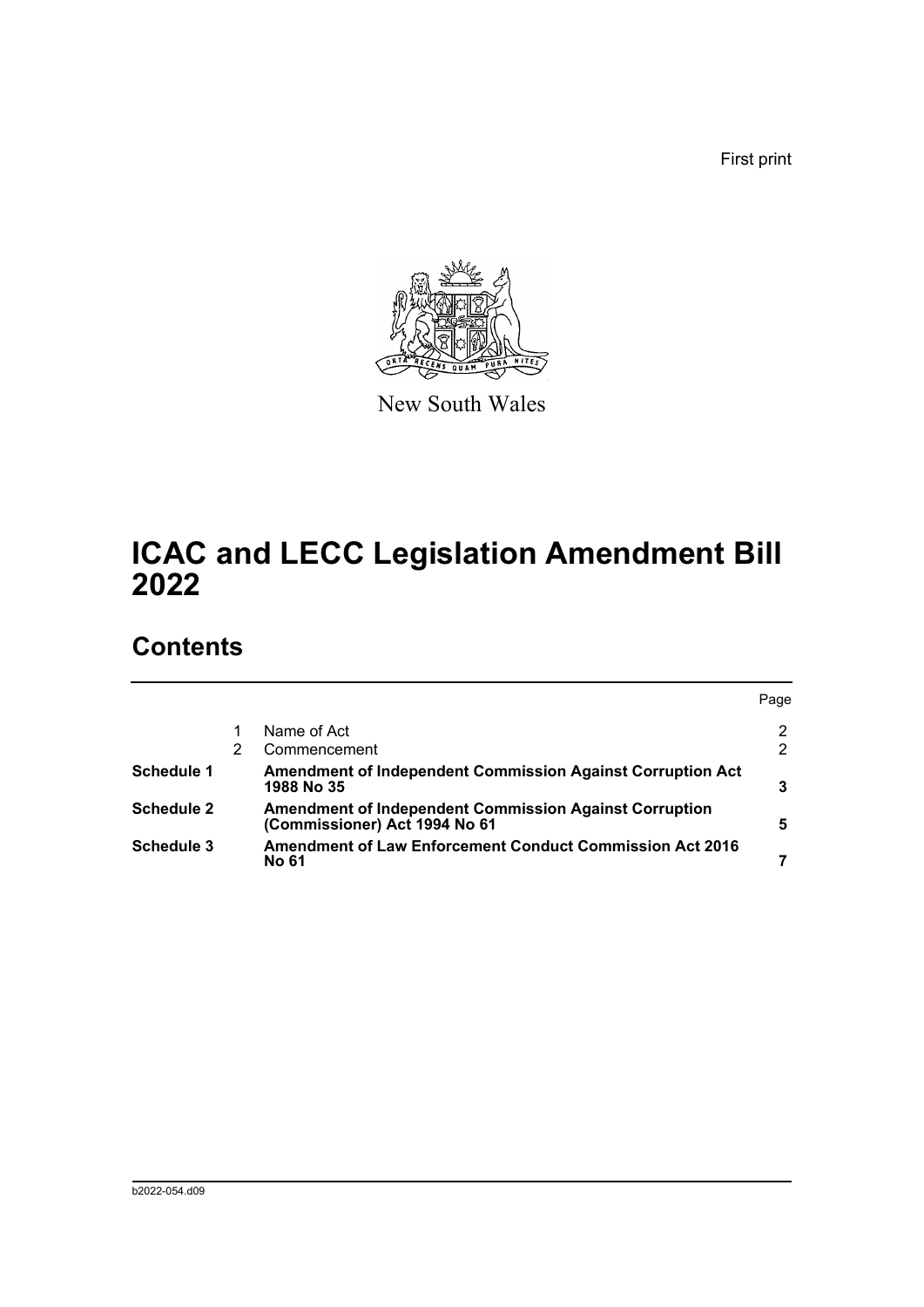

New South Wales

# **ICAC and LECC Legislation Amendment Bill 2022**

No , 2022

#### **A Bill for**

An Act to amend the *Independent Commission Against Corruption Act 1988*, the *Independent Commission Against Corruption (Commissioner) Act 1994* and the *Law Enforcement Conduct Commission Act 2016* in relation to the appointment of a Judge of the District Court to the Independent Commission Against Corruption or the Law Enforcement Conduct Commission; and for other purposes.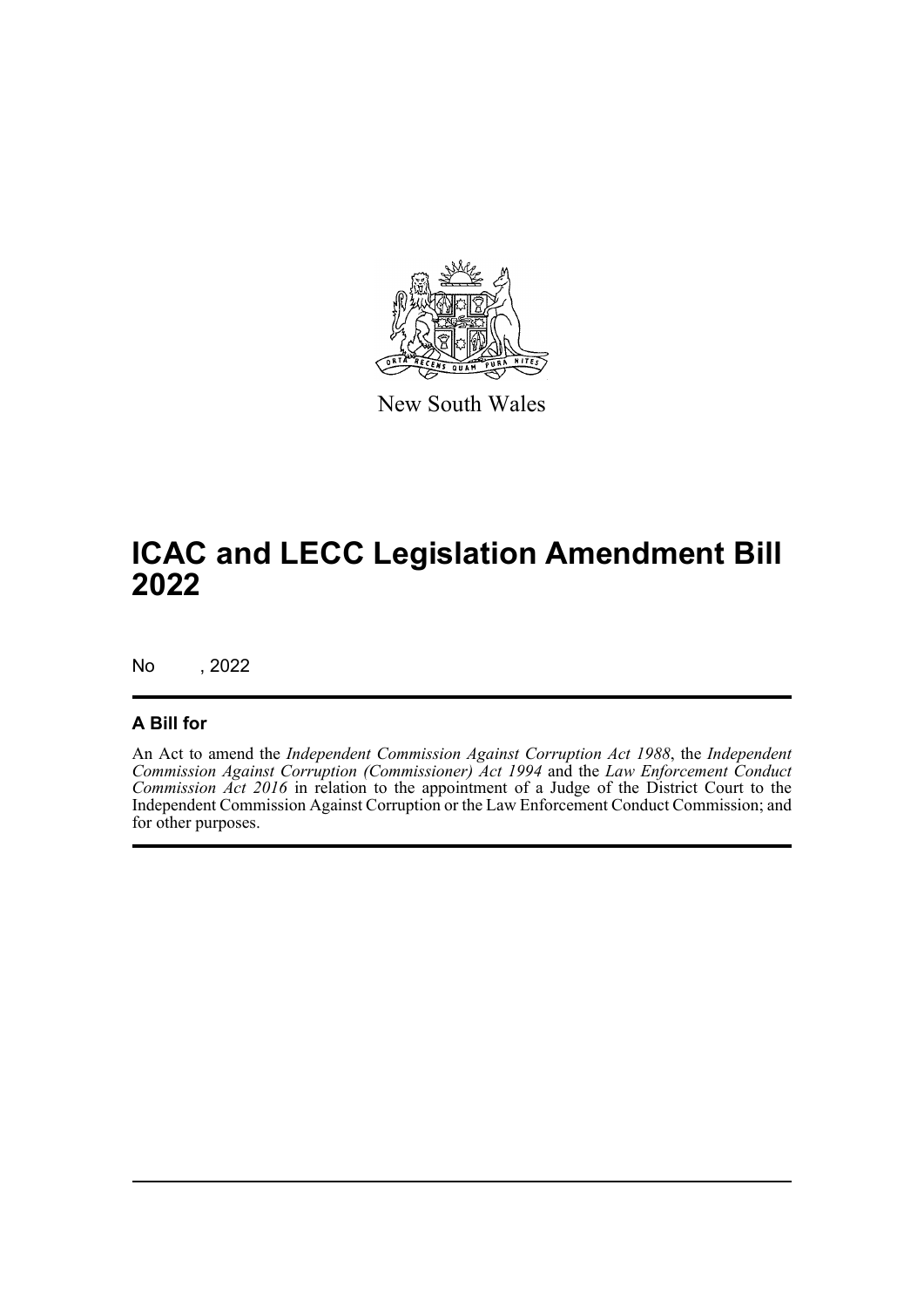<span id="page-4-1"></span><span id="page-4-0"></span>

| The Legislature of New South Wales enacts— |                                                                       |               |
|--------------------------------------------|-----------------------------------------------------------------------|---------------|
| -1                                         | Name of Act                                                           | $\mathcal{P}$ |
|                                            | This Act is the <i>ICAC and LECC Legislation Amendment Act 2022</i> . | 3             |
|                                            | <b>Commencement</b>                                                   | 4             |
|                                            | This Act commences on the date of assent to this Act.                 | 5             |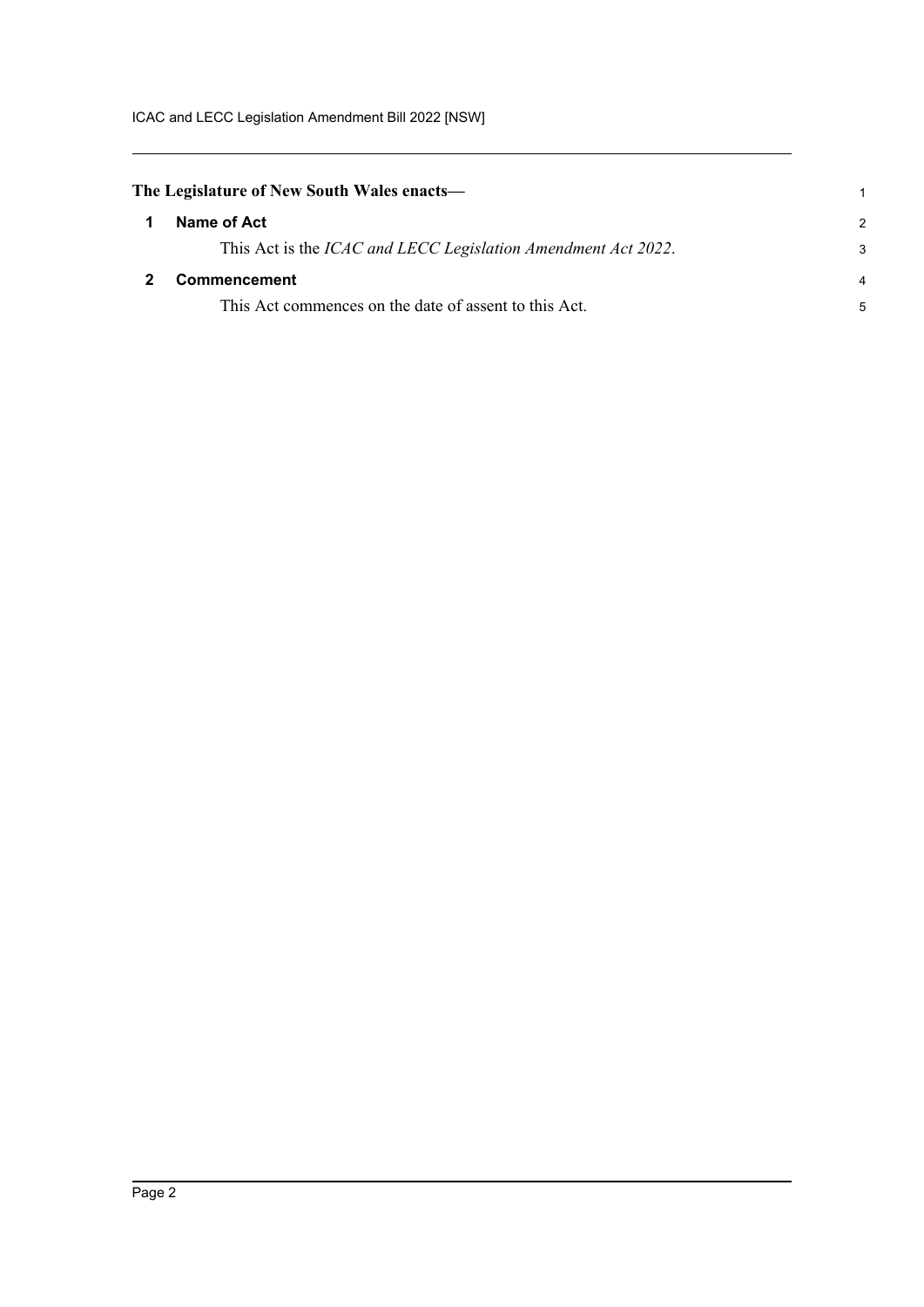## <span id="page-5-0"></span>**Schedule 1 Amendment of Independent Commission Against Corruption Act 1988 No 35**

#### **[1] Schedule 1A Provisions relating to Inspector and Assistant Inspector**

Insert after clause 6—

#### **6A Appointment of Supreme Court or District Court Judge as Inspector**

- (1) This clause applies to a person—
	- (a) who was a Judge of the Supreme Court or the District Court before being appointed as Inspector, whether on a regular or an acting basis, and

1  $\mathcal{L}$ 

3 4

 $40$ 41

- (b) whose resignation as a Judge took effect immediately before the appointment as Inspector took effect, and
- (c) whose instrument of appointment as Inspector declared that the person's commission as a Judge is to revive by force of this clause, and
- (d) who consented by letter to the Minister to the application of this clause.
- (2) The person's commission as a Judge revives by force of this clause when the person ceases to hold office as Inspector.
- (3) The person becomes, from the time the person ceases to hold office as Inspector—
	- (a) if the person was a Judge of the Supreme Court before being appointed as Inspector—a Judge of the Supreme Court again, or
	- (b) if the person was a Judge of the District Court before being appointed as Inspector—a Judge of the District Court again.
- (4) Subclauses (2) and (3) do not apply in relation to any other judicial office held by the person.
- (5) For the purposes of the *Judges' Pensions Act 1953*
	- (a) service by the person as Inspector is taken to be service as a Judge, and
	- (b) references to a Judge or judicial office include references to the person in the person's capacity as Inspector and the office of Inspector, and
	- (c) references to notional judicial salary are, in relation to the person while Inspector, references to the salary payable to the holder of a judicial office having a status equivalent to that of the judicial office held by the person immediately before being appointed as Inspector.
- (6) Subclauses (2) and (3) do not apply to the person if—
	- (a) the person makes a request by letter to the Minister, or
	- (b) the person is removed from office as Inspector by the Governor on the address of both Houses of Parliament under clause 7(2).
- (7) For the purposes of this clause, a reappointment of the person as Inspector without a break is taken to be a continuation of the previous appointment as Inspector. 37 38 39

#### **[2] Schedule 4 Savings, transitional and other provisions**

Insert at the end of the Schedule, with appropriate Part and clause numbering—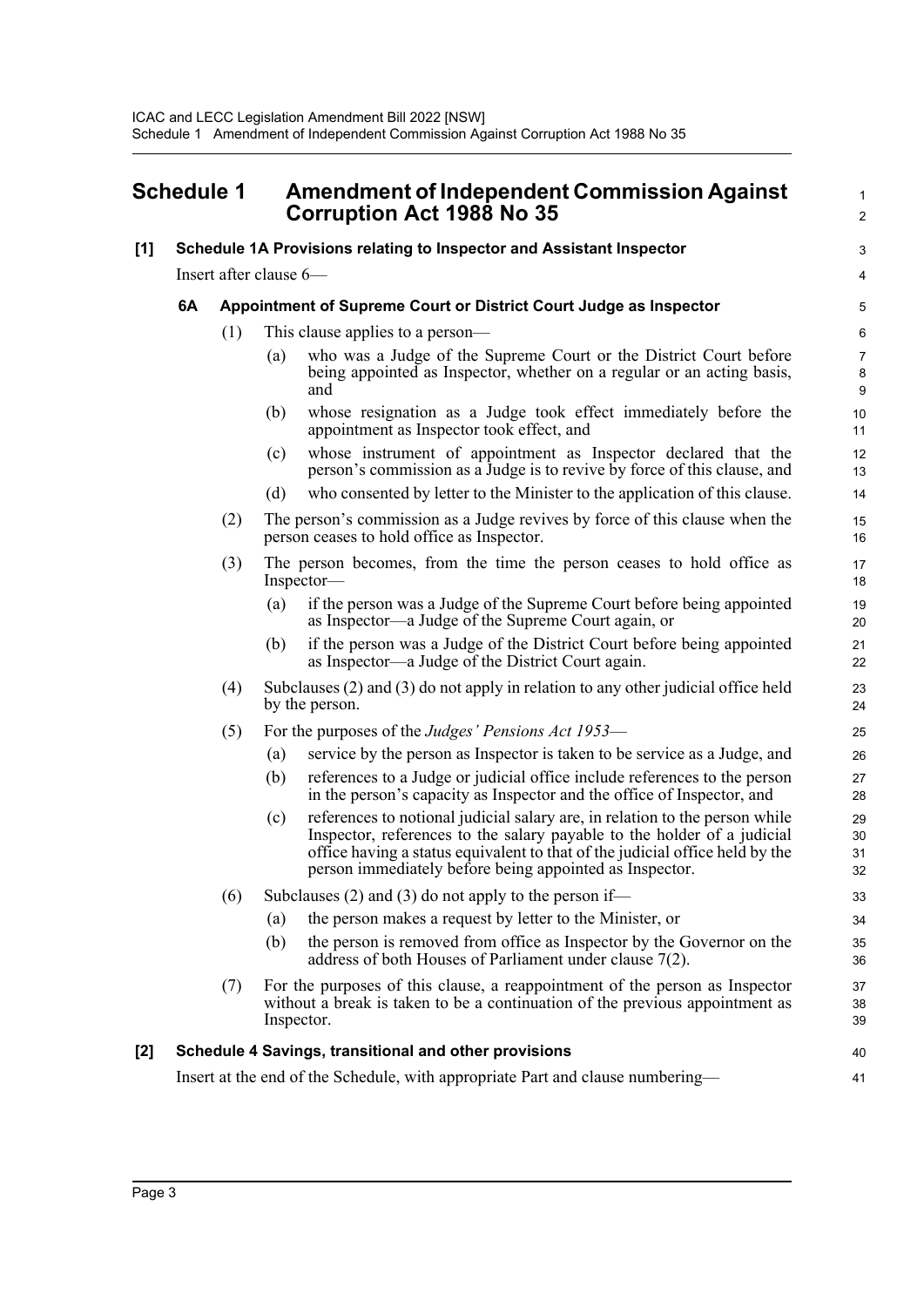### **Part Provision consequent on enactment of ICAC and LECC Legislation Amendment Act 2022**

**Commencement of amendments by ICAC and LECC Legislation Amendment Act 2022**

1 2

- (1) The amendments made by the amending Act apply on and from 30 June 2022, including if the amending Act commences after that date.
- (2) In this clause *amending Act* means the *ICAC and LECC Legislation Amendment Act 2022*.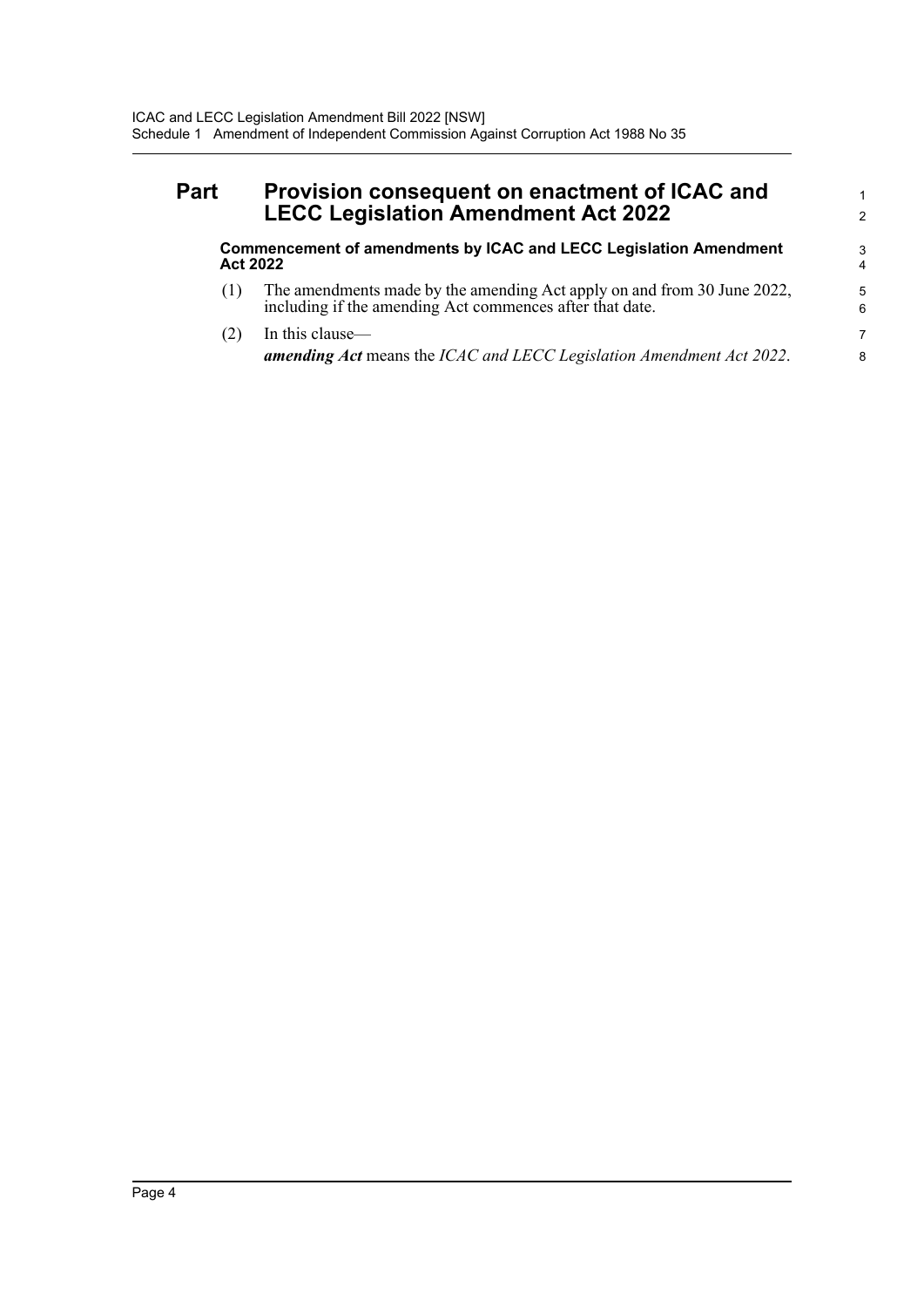<span id="page-7-0"></span>

| <b>Schedule 2</b> |              | <b>Amendment of Independent Commission Against</b><br><b>Corruption (Commissioner) Act 1994 No 61</b> |                                                                                                                                                   | 1<br>$\overline{2}$ |
|-------------------|--------------|-------------------------------------------------------------------------------------------------------|---------------------------------------------------------------------------------------------------------------------------------------------------|---------------------|
| [1]               |              |                                                                                                       | Long title and section 4(1)(a)                                                                                                                    | 3                   |
|                   |              |                                                                                                       | Insert "or the District Court" after "Court", wherever occurring.                                                                                 | 4                   |
| $[2]$             |              |                                                                                                       | Section 4, heading                                                                                                                                | 5                   |
|                   |              |                                                                                                       | Insert "or District Court" after "Court".                                                                                                         | 6                   |
| [3]               |              |                                                                                                       | Section 4(2)-(2B)                                                                                                                                 | 7                   |
|                   |              |                                                                                                       | Omit subsection (2). Insert instead—                                                                                                              | 8                   |
|                   |              | (2)                                                                                                   | The person's commission as a Judge revives by force of this Act when the<br>person ceases to hold office as a Commissioner.                       | 9<br>10             |
|                   |              | (2A)                                                                                                  | The person becomes, from the time the person ceases to hold office as a<br>Commissioner-                                                          | 11<br>12            |
|                   |              |                                                                                                       | if the person was a Judge of the Supreme Court before being appointed<br>(a)<br>as a Commissioner—a Judge of the Supreme Court again, or          | 13<br>14            |
|                   |              |                                                                                                       | if the person was a Judge of the District Court before being appointed<br>(b)<br>as a Commissioner—a Judge of the District Court again.           | 15<br>16            |
|                   |              | (2B)                                                                                                  | Subsections $(2)$ and $(2A)$ do not apply in relation to any other judicial office<br>held by the person.                                         | 17<br>18            |
| [4]               |              | Section 4(3)(a)                                                                                       |                                                                                                                                                   | 19                  |
|                   |              |                                                                                                       | Omit "of the Supreme Court".                                                                                                                      | 20                  |
| [5]               | Section 4(4) |                                                                                                       |                                                                                                                                                   |                     |
|                   |              |                                                                                                       | Omit "Subsection (2) ceases to". Insert instead "Subsections (2) and (2A) do not".                                                                | 22                  |
| [6]               |              |                                                                                                       | Sections 6 and 7                                                                                                                                  | 23                  |
|                   |              |                                                                                                       | Insert after section 5-                                                                                                                           | 24                  |
|                   | 6            |                                                                                                       | <b>Regulations</b>                                                                                                                                | 25                  |
|                   |              | (1)                                                                                                   | The regulations may contain provisions of a savings or transitional nature<br>consequent on the commencement of-                                  | 26<br>27            |
|                   |              |                                                                                                       | (a) a provision of this Act, or                                                                                                                   | 28                  |
|                   |              |                                                                                                       | a provision amending this Act.<br>(b)                                                                                                             | 29                  |
|                   |              | (2)                                                                                                   | A savings or transitional provision consequent on the commencement of a<br>provision must not be made more than 2 years after the commencement.   | 30<br>31            |
|                   |              | (3)                                                                                                   | A savings or transitional provision made consequent on the commencement of<br>a provision is repealed 2 years after the commencement.             | 32<br>33            |
|                   |              | (4)                                                                                                   | A savings or transitional provision made consequent on the commencement of<br>a provision may take effect before the commencement but not before— | 34<br>35            |
|                   |              |                                                                                                       | for a provision of this Act—the date of assent to this Act, or<br>(a)                                                                             | 36                  |
|                   |              |                                                                                                       | for a provision amending this Act—the date of assent to the amending<br>(b)<br>Act.                                                               | 37<br>38            |
|                   |              | (5)                                                                                                   | A savings or transitional provision taking effect before its publication on the<br>NSW legislation website does not-                              | 39<br>40            |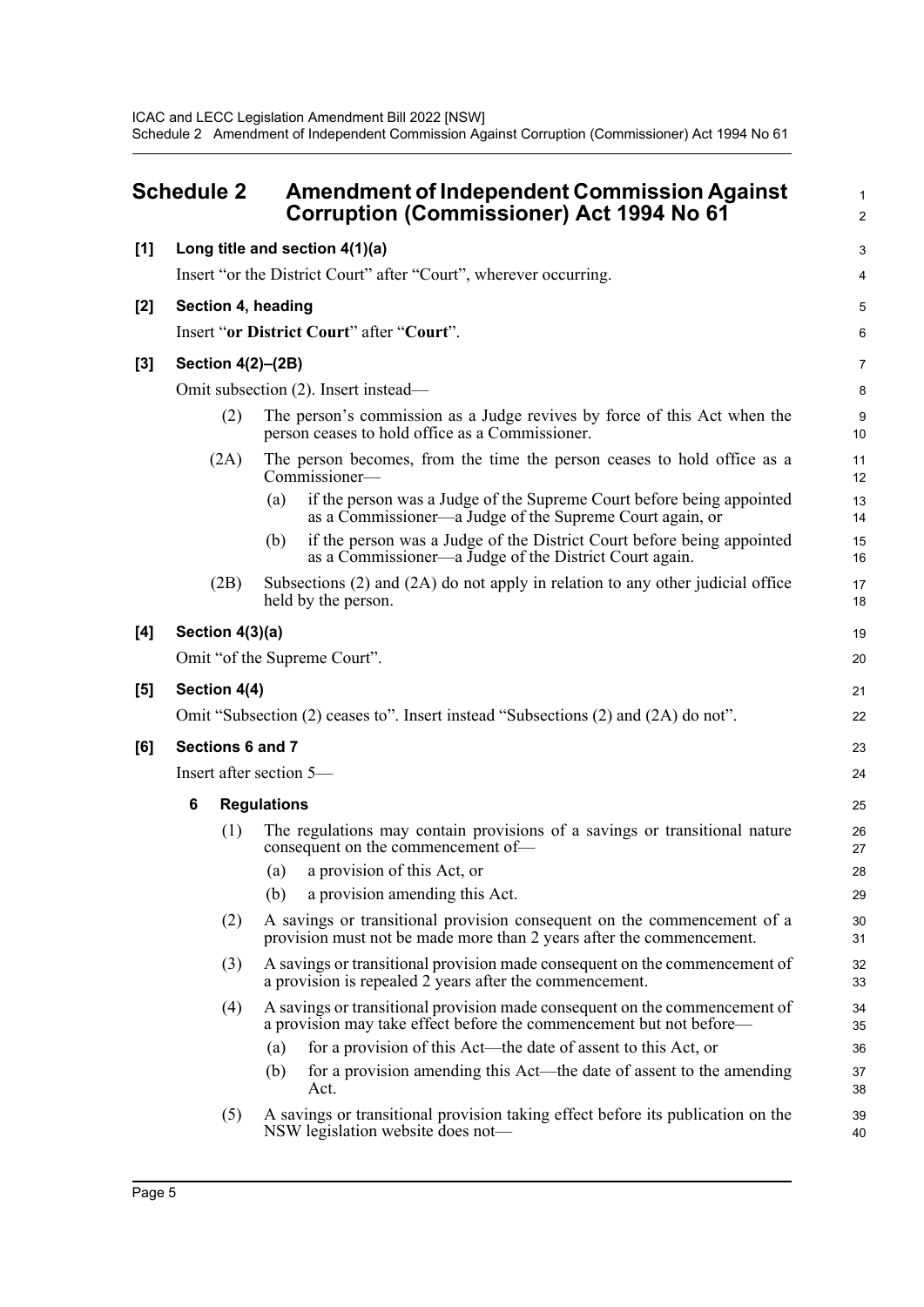|   |                 | (a) | affect the rights of a person existing before the publication in a way<br>prejudicial to the person, or                             | 1<br>$\overline{2}$ |
|---|-----------------|-----|-------------------------------------------------------------------------------------------------------------------------------------|---------------------|
|   |                 | (b) | impose liabilities on a person for anything done or omitted to be done<br>before the publication.                                   | 3<br>$\overline{4}$ |
|   | (6)             |     | In this section-<br><b>person</b> does not include the State or an authority of the State.                                          | 5<br>6              |
| 7 |                 |     |                                                                                                                                     |                     |
|   | <b>Act 2022</b> |     | <b>Commencement of amendments by ICAC and LECC Legislation Amendment</b>                                                            | 7<br>8              |
|   | (1)             |     | The amendments made by the amending Act apply on and from 30 June 2022,<br>including if the amending Act commences after that date. | 9<br>10             |
|   | (2)             |     | In this section—<br><b>amending Act</b> means the ICAC and LECC Legislation Amendment Act 2022.                                     |                     |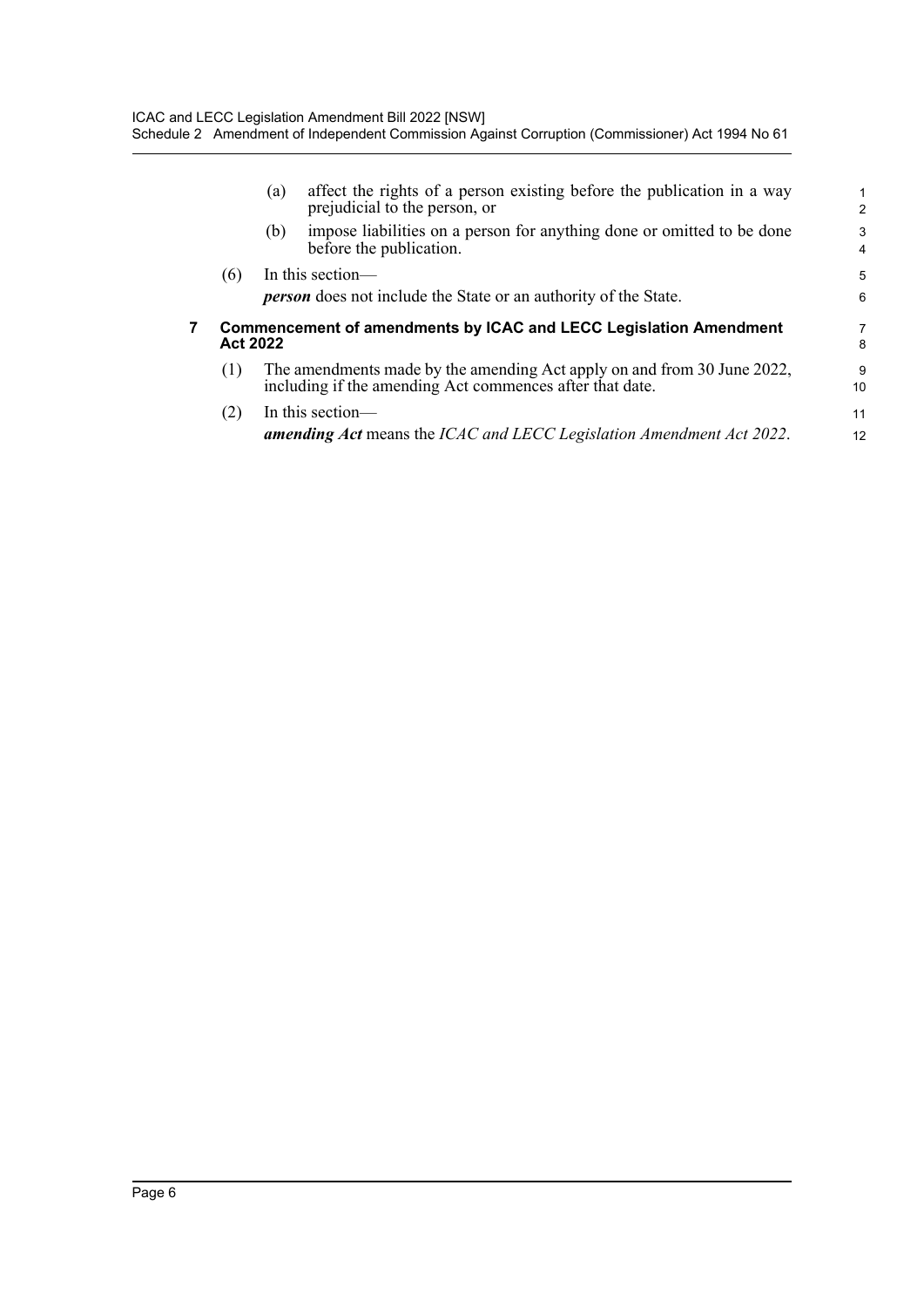<span id="page-9-0"></span>

|       | <b>Schedule 3</b>                   | <b>Amendment of Law Enforcement Conduct</b><br><b>Commission Act 2016 No 61</b>                                                                                                   | 1<br>$\overline{c}$ |
|-------|-------------------------------------|-----------------------------------------------------------------------------------------------------------------------------------------------------------------------------------|---------------------|
| [1]   |                                     | Schedule 1 Provisions relating to members of the Commission, Assistant<br><b>Commissioners and alternate Commissioners</b>                                                        | 3<br>4              |
|       |                                     | Insert "or District Court" after "Court" in clause 6, heading.                                                                                                                    | 5                   |
| $[2]$ |                                     | Schedule 1, clause 6(1)(a)                                                                                                                                                        | 6                   |
|       |                                     | Insert "or the District Court" after "Court".                                                                                                                                     | $\overline{7}$      |
| $[3]$ | Schedule 1, clause 6(2)-(2B)        |                                                                                                                                                                                   |                     |
|       |                                     | Omit clause 6(2). Insert instead—                                                                                                                                                 | 9                   |
|       | (2)                                 | The person's commission as a Judge revives by force of this clause when the<br>person ceases to hold office as a member of the Commission or Assistant<br>Commissioner.           | 10<br>11<br>12      |
|       | (2A)                                | The person becomes, from the time the person ceases to hold office as a<br>member of the Commission or Assistant Commissioner—                                                    | 13<br>14            |
|       |                                     | if the person was a Judge of the Supreme Court before being appointed<br>(a)<br>as a member of the Commission or Assistant Commissioner—a Judge<br>of the Supreme Court again, or | 15<br>16<br>17      |
|       |                                     | if the person was a Judge of the District Court before being appointed<br>(b)<br>as a member of the Commission or Assistant Commissioner—a Judge<br>of the District Court again.  | 18<br>19<br>20      |
|       | (2B)                                | Subclauses (2) and (2A) do not apply in relation to any other judicial office<br>held by the person.                                                                              | 21<br>22            |
| [4]   |                                     | Schedule 1, clause 6(3)(a)                                                                                                                                                        | 23                  |
|       |                                     | Omit "of the Supreme Court".                                                                                                                                                      | 24                  |
| [5]   |                                     | Schedule 1, clause 6(4)                                                                                                                                                           | 25                  |
|       |                                     | Omit "Subclause (2) ceases to". Insert instead "Subclauses (2) and (2A) do not".                                                                                                  | 26                  |
| [6]   |                                     | Schedule 2 Provisions relating to Inspector and Assistant Inspectors                                                                                                              | 27                  |
|       |                                     | Insert "or District Court" after "Court" in clause 8, heading.                                                                                                                    | 28                  |
| [7]   |                                     | Schedule 2, clause 8(1)(a)                                                                                                                                                        | 29                  |
|       |                                     | Insert "or the District Court" after "Court".                                                                                                                                     | 30                  |
| [8]   |                                     | Schedule 2, clause 8(2)-(2B)                                                                                                                                                      | 31                  |
|       | Omit subclause (2). Insert instead— |                                                                                                                                                                                   |                     |
|       | (2)                                 | The person's commission as a Judge revives by force of this clause when the<br>person ceases to hold office as Inspector.                                                         | 33<br>34            |
|       | (2A)                                | The person becomes, from the time the person ceases to hold office as<br>Inspector-                                                                                               | 35<br>36            |
|       |                                     | if the person was a Judge of the Supreme Court before being appointed<br>(a)<br>as Inspector—a Judge of the Supreme Court again, or                                               | 37<br>38            |
|       |                                     | if the person was a Judge of the District Court before being appointed<br>(b)<br>as Inspector—a Judge of the District Court again.                                                | 39<br>40            |